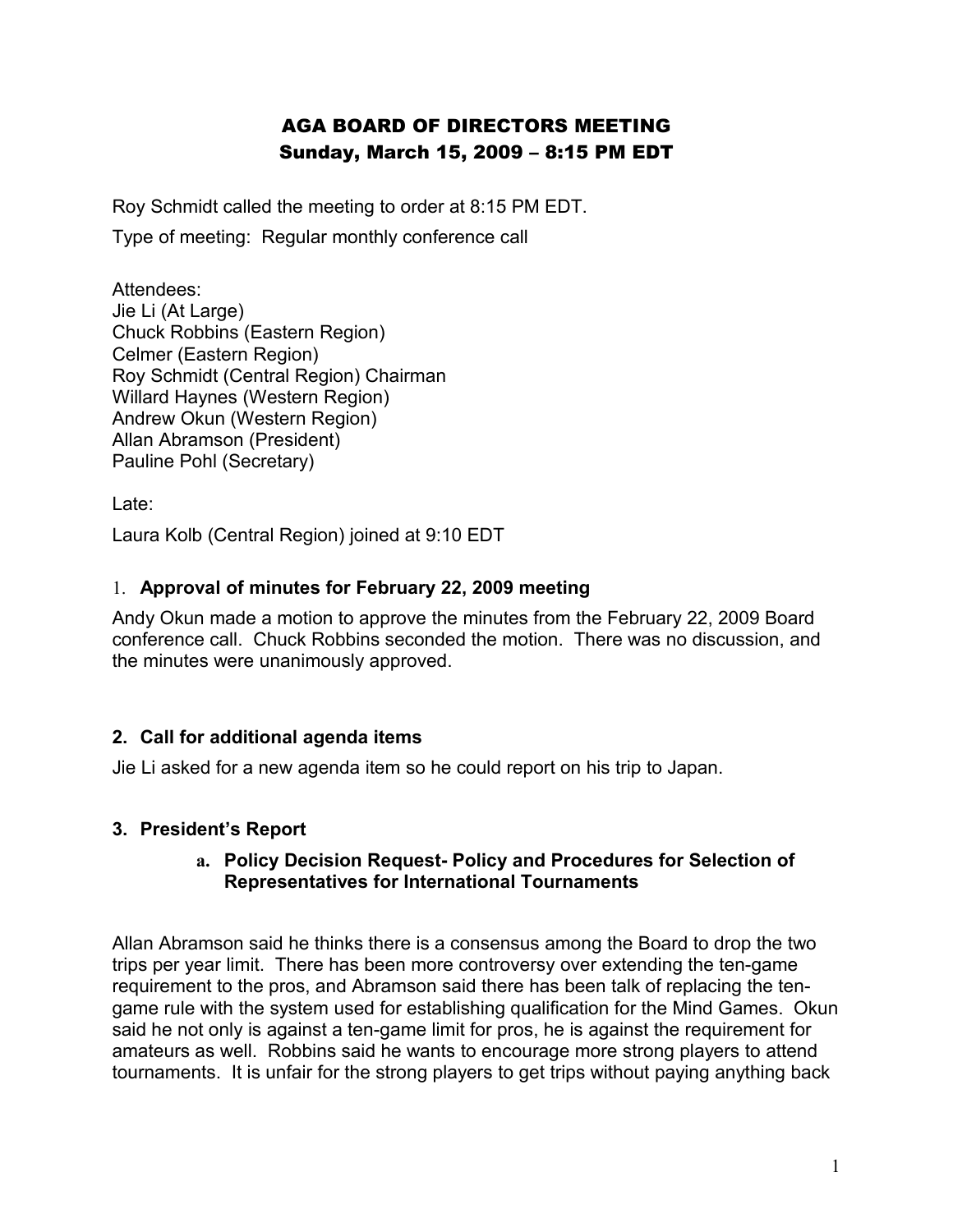to the AGA and other players. Attending tournaments is like the strong players giving something back to players who will not have a chance of winning trips abroad.

Roy Schmidt said the Mind Games system would encourage tournament play, but is more flexible because it has a rolling two-year total for tournament games. Abramson said Kirschner's system for the Mind Game qualification was put together under time pressure, and it served well for that tournament, but it is complicated. Players face uncertainty, because they cannot know how many points each tournament is worth until they know who else attends the tournament. Abramson is in favor of requiring strong players to participate in tournaments in exchange for the chance to travel with expenses paid. Schmidt asked whether we could leave the exact number of games required out of the policy. Abramson said it would make changing the requirements less cumbersome if that were the case.

#### **Okun made a motion to drop the limit of two trips per year. Haynes seconded the motion. The vote was five in favor and none opposed with one abstention. (Jie Li) The motion carried.**

Regarding the ten-game limit, Robbins would like to make the limit 11 games to ensure that strong players play in at least one local tournament. Jie Li said playing that many tournament games would put a burden on strong players who cannot attend the Congress. Robbins said he is okay with keeping the limit at ten games as long as at least one local tournament (of any size and against any strength opponent) is included.

Celmer said a ten-game limit seems sufficient. He thinks the professionals are unhappy enough and increasing it to eleven would only irritate them more. He is worried about record keeping and enforcement of the rule.

Okun said he is against the ten game requirement, because he doesn't see any benefit from it.

Schmidt said Phil Waldron had mentioned someone had recently played in a qualifying tournament without meeting the ten-game requirement. Abramson said the rule only came into effect in December, so we are just starting to enforce it now.

Okun asked if professionals and strong players would receive notification about the eligibility requirements. Abramson said there has already been publicity. There will be an article in the e-Journal, e-mails will be sent to strong players, and those who are not eligible will not be invited to qualification tournaments.

Schmidt said he thinks it is important to require professionals to play the ten games if the goal is to encourage greater participation in tournaments by strong players, but if the goal is to keep amateur ratings fresh, the pros need not be included.

**Robbins made a motion that we extend the ten-game requirement to apply to all players who want to attend overseas tournaments (including professionals). Celmer seconded the motion.** 

**In favor: Celmer, Li, Robbins, Schmidt**

**Opposed: Haynes, Okun**

**Absent: Kolb**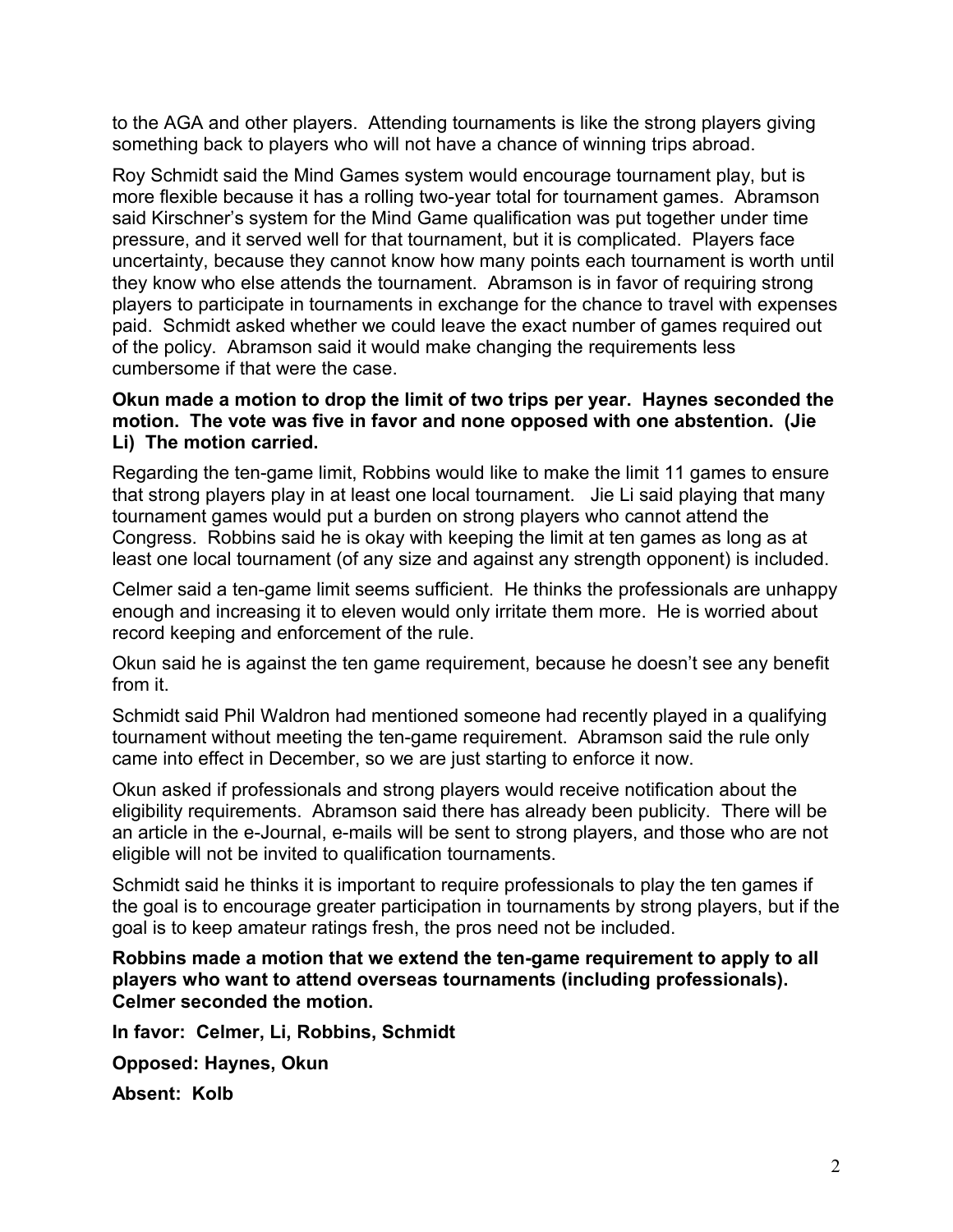## **The motion carried**

#### **b. Internet Tournament Conditions**

Because we lost the Ing Foundation Funding, Abramson is suggesting holding Youth Tournament playoffs on the internet using referees and/or cameras. Terry Benson is strongly opposed because of a fear of cheating. Abramson asked the Board if they wanted to comment on his decision.

Robbins said if there is a local referee, there should be no problem. The web cam would be acceptable to him if there are no referees available. Jie Li said a web cam would not show if the player were getting instant messages or some other form of cheating. Abramson said the penalties would be severe if someone were caught cheating.

#### **c. Status Request: Board Member Calls to Chapters**

Abramson asked the Board members if they have had a chance to start calling chapter representatives in their districts.

Haynes said he has not contacted any chapters yet. He would like to have a list of topics for discussion handy. Robbins said he has talked to chapter representatives as friends, but he has not raised any particular issues. He also would like to know what in particular to ask.

Abramson said he would like to know:

- 1) What their opinion is about why members drop out of the AGA
- 2) If they are willing to make efforts to recruit new members, and
- 3) If they have needs for assistance from the AGA that are not being met.

End of President's report. (8:56 PM EDT)

#### **4. Old Business**

#### **a. Revision of selection procedures for international representatives**

Discussed under President's report.

## **b. Ratings Policy**

Abramson asked what the Board wants him to do about a ratings policy. Schmidt said there is currently an absence of a policy on which games can be rated by the AGA. Questions to consider are: Does there need to be a certified Tournament Director? and can any game between two AGA members be rated?